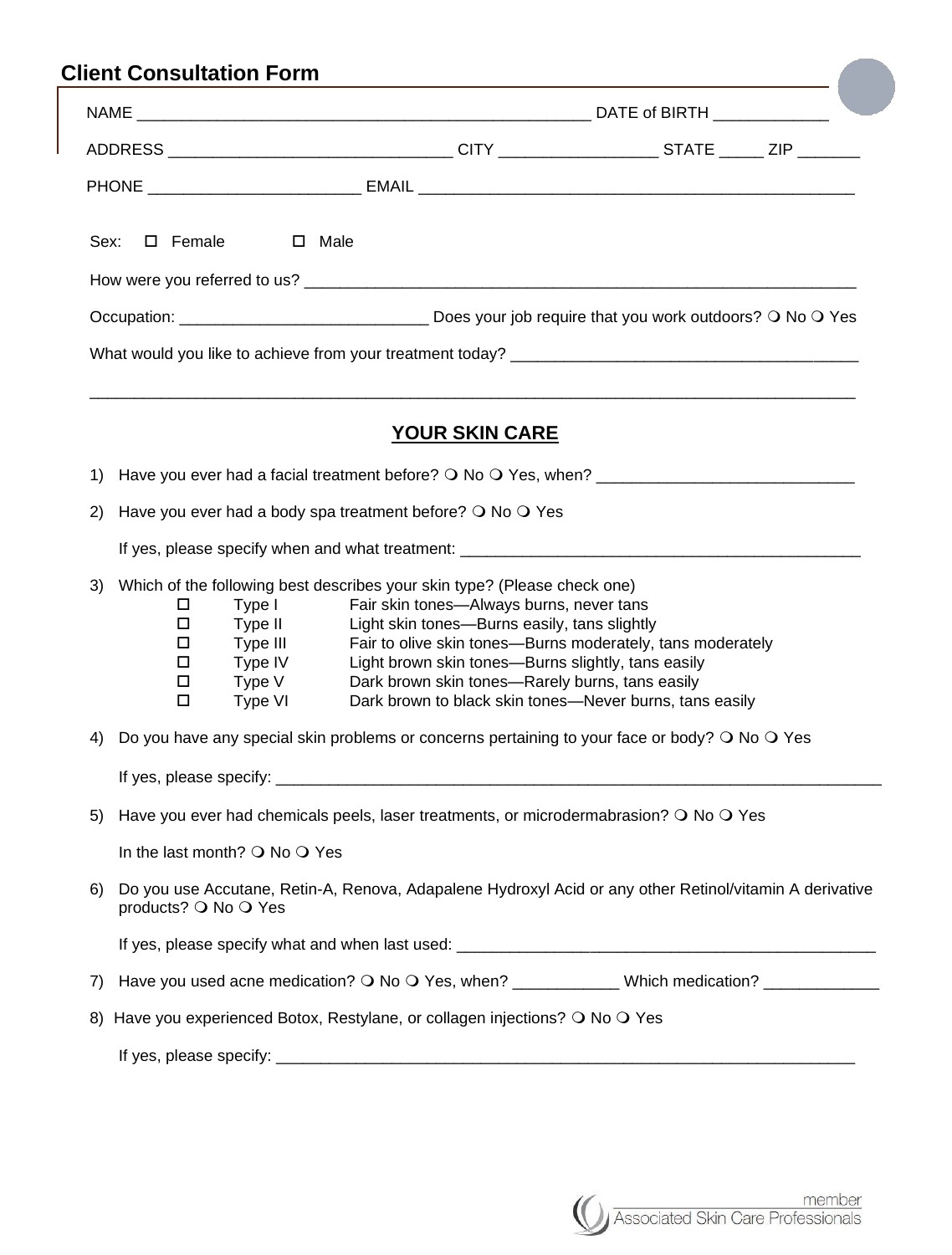| 9)                                                                                                      |                                                                                                                                                                                | What skin care products are you currently using? (List brands if known)                                                                                                                                 |                                                |                                                                               |  |                                      |                                                                                         |  |  |
|---------------------------------------------------------------------------------------------------------|--------------------------------------------------------------------------------------------------------------------------------------------------------------------------------|---------------------------------------------------------------------------------------------------------------------------------------------------------------------------------------------------------|------------------------------------------------|-------------------------------------------------------------------------------|--|--------------------------------------|-----------------------------------------------------------------------------------------|--|--|
|                                                                                                         |                                                                                                                                                                                |                                                                                                                                                                                                         |                                                |                                                                               |  |                                      |                                                                                         |  |  |
|                                                                                                         |                                                                                                                                                                                |                                                                                                                                                                                                         |                                                |                                                                               |  |                                      |                                                                                         |  |  |
|                                                                                                         |                                                                                                                                                                                |                                                                                                                                                                                                         |                                                |                                                                               |  |                                      |                                                                                         |  |  |
|                                                                                                         |                                                                                                                                                                                |                                                                                                                                                                                                         |                                                |                                                                               |  |                                      |                                                                                         |  |  |
|                                                                                                         |                                                                                                                                                                                |                                                                                                                                                                                                         |                                                |                                                                               |  |                                      |                                                                                         |  |  |
|                                                                                                         |                                                                                                                                                                                |                                                                                                                                                                                                         |                                                |                                                                               |  |                                      |                                                                                         |  |  |
|                                                                                                         |                                                                                                                                                                                |                                                                                                                                                                                                         |                                                |                                                                               |  |                                      |                                                                                         |  |  |
|                                                                                                         | 10) Have you used any hair removal methods in the past six weeks? O No O Yes (Check all that apply)<br>□ Electrolysis □ Plucking □ Tweezing<br>Shaving $\Box$ Waxing<br>0<br>□ |                                                                                                                                                                                                         |                                                |                                                                               |  |                                      |                                                                                         |  |  |
|                                                                                                         | $\Box$<br>□<br>□<br>□<br>□                                                                                                                                                     | 11) What areas of concern do you have regarding your: Skin (Check all that apply)<br>Breakouts/acne<br>Sun damage<br>Rosacea<br>Flaky skin<br>Sun/liver/brown spots                                     | $\Box$<br>$\Box$<br>$\Box$<br>$\Box$<br>$\Box$ | Uneven skin tone<br>Excessive oil/shine<br>Dull/dry skin<br>Redness/ruddiness |  | $\Box$<br>$\Box$<br>$\Box$<br>$\Box$ | Blackheads/whiteheads<br>Wrinkles/fine lines<br><b>Broken capillaries</b><br>Dehydrated |  |  |
|                                                                                                         | 0                                                                                                                                                                              | Eyes (Check all that apply)<br>Dehydrated<br>Dark circles                                                                                                                                               | $\Box$                                         | Wrinkles                                                                      |  | $\Box$                               | Puffiness                                                                               |  |  |
|                                                                                                         |                                                                                                                                                                                | Lips (Check all the apply)<br>Dehydrated                                                                                                                                                                | $\Box$                                         |                                                                               |  |                                      |                                                                                         |  |  |
|                                                                                                         | 12) Have you ever had an allergic reaction to any of the following (Check all that apply)                                                                                      |                                                                                                                                                                                                         |                                                |                                                                               |  |                                      |                                                                                         |  |  |
|                                                                                                         | □<br>□<br>□<br>□                                                                                                                                                               | If yes, please specify: ___________<br>Cosmetics<br>□ Fragrance<br>and the control of the control of the control of the control of the control of the control of the control of the<br>Animals<br>Drugs | $\Box$<br>$\Box$                               | $\Box$ AHAs<br>Food<br>Latex<br>Iodine                                        |  | $\Box$<br>$\Box$<br>$\Box$<br>□      | Medication<br>Shellfish<br>Sunscreens<br>Pollen                                         |  |  |
|                                                                                                         | 13) What SPF do you use on your face? _________________________ How often/when? ____________________                                                                           |                                                                                                                                                                                                         |                                                |                                                                               |  |                                      |                                                                                         |  |  |
| 14) Have you recently used any self-tanning lotions, creams or treatments? O No O Yes                   |                                                                                                                                                                                |                                                                                                                                                                                                         |                                                |                                                                               |  |                                      |                                                                                         |  |  |
|                                                                                                         |                                                                                                                                                                                |                                                                                                                                                                                                         |                                                |                                                                               |  |                                      |                                                                                         |  |  |
| 15) Have you had any recent tanning bed or sun exposure that changed the color of your skin? O No O Yes |                                                                                                                                                                                |                                                                                                                                                                                                         |                                                |                                                                               |  |                                      |                                                                                         |  |  |
|                                                                                                         |                                                                                                                                                                                |                                                                                                                                                                                                         |                                                |                                                                               |  |                                      |                                                                                         |  |  |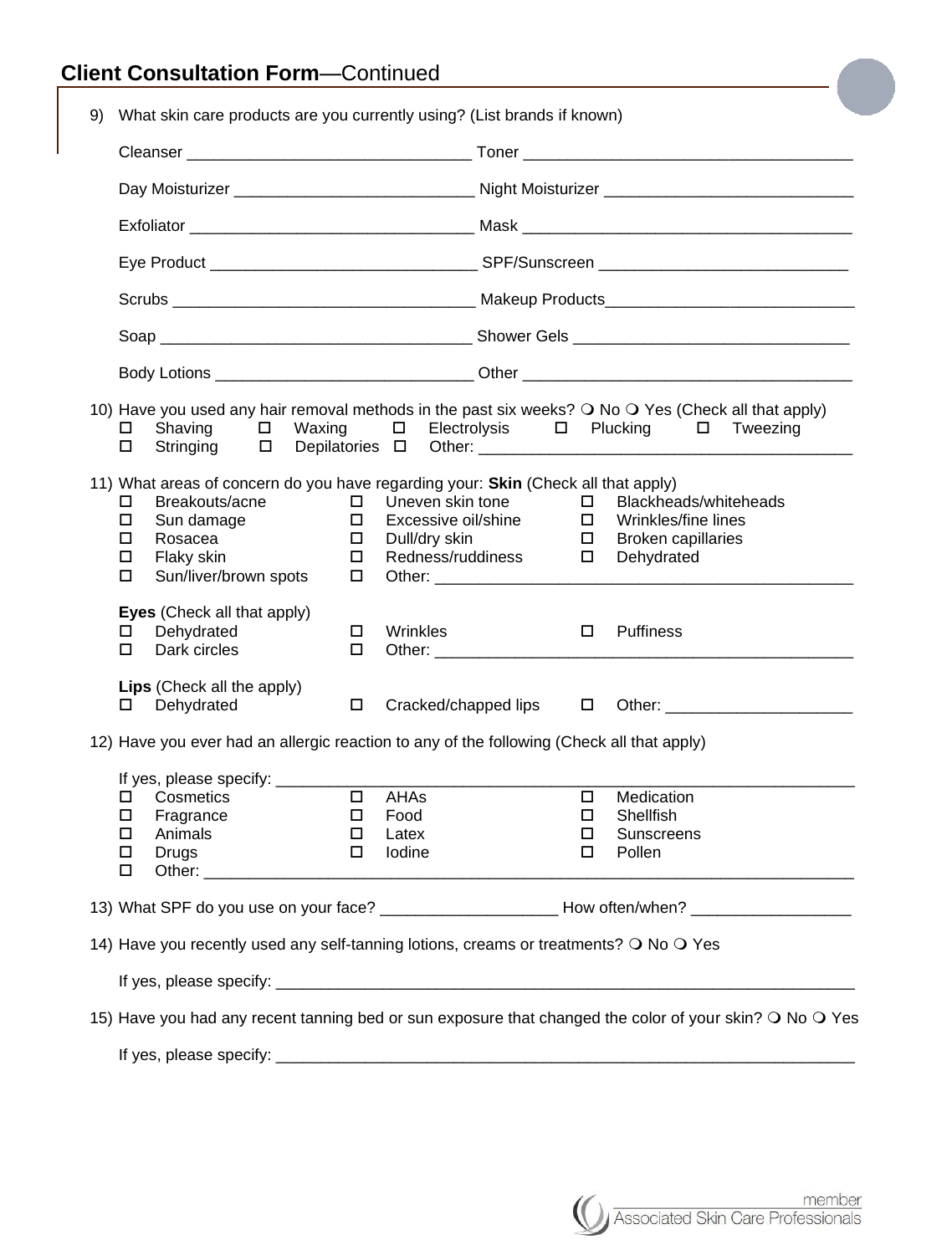## **LIFESTYLE**

| 16) How many glasses of water do you drink per day? (Please check one)<br>$\Box$ 1-3 glasses $\Box$ 4-7 glasses<br>$<$ 1 glass<br>$\Box$<br>8+ glasses                                                                                  |  |  |  |  |  |  |  |  |
|-----------------------------------------------------------------------------------------------------------------------------------------------------------------------------------------------------------------------------------------|--|--|--|--|--|--|--|--|
| 17) How many caffeinated beverages (coffee, tea, soda, etc.) do you consume per day? (Please check one)<br>None<br>1-2 drinks $\square$ 3-5 drinks<br>$\Box$<br>6+ drinks<br>$\Box$<br>□                                                |  |  |  |  |  |  |  |  |
| 18) How many alcoholic beverages do you consume per week? (Please check one)<br>I don't drink<br>1-3 drinks<br>$\Box$<br>4-7 drinks<br>$\Box$<br>$\Box$ 8+ drinks<br>□                                                                  |  |  |  |  |  |  |  |  |
| 19) How many hours of sleep do you get per night? (Please check one)<br>3-5 hours<br><3 hours<br>$\Box$<br>$\Box$<br>6-8 hours<br>8-10 hours<br>10+ hours<br>$\Box$<br>$\Box$                                                           |  |  |  |  |  |  |  |  |
| 20) Which foods do you consume on a regular basis?<br>Fruits<br>Vegetables $\Box$ Dairy/Eggs<br>Poultry<br>$\Box$<br>$\Box$<br>Cheese<br>□<br>$\Box$<br>$\Box$<br>Grains/Bread □<br>Processed Sugar □ Processed Meats<br>Fish<br>$\Box$ |  |  |  |  |  |  |  |  |
| 21) What does your daily commute look like?<br>Public Transport □<br>Car<br><b>Bike</b><br>Walk<br>I don't commute<br>0<br>$\Box$<br>$\Box$<br>0                                                                                        |  |  |  |  |  |  |  |  |
| 22) How often do you travel on a plane?<br>$\Box$ Never $\Box$ 1-2 times per year $\Box$ 1-2 times per quarter $\Box$ Every month $\Box$ Every week                                                                                     |  |  |  |  |  |  |  |  |
| 23) How many hours do you spend in front of a screen or digital device?<br>4-6 hours<br>$\Box$<br>7-9 hours<br><3 hours<br>$\Box$<br>10-12 hours $\Box$<br>12+ hours<br>$\Box$                                                          |  |  |  |  |  |  |  |  |
| 24) Do you exercise on a regular basis? O No O Yes                                                                                                                                                                                      |  |  |  |  |  |  |  |  |
| 25) Do you smoke cigarettes, vape, or consume other tobacco products? O No O Yes                                                                                                                                                        |  |  |  |  |  |  |  |  |
| 26) What are your stress levels on a scale from 1 to 5 (1 = low stress, 5 = high stress)? _________                                                                                                                                     |  |  |  |  |  |  |  |  |
| <b>FEMALE CLIENTS</b>                                                                                                                                                                                                                   |  |  |  |  |  |  |  |  |
| 27) Are you taking oral contraceptives? O No O Yes                                                                                                                                                                                      |  |  |  |  |  |  |  |  |
|                                                                                                                                                                                                                                         |  |  |  |  |  |  |  |  |
| 28) Any recent changes to or from your contraceptive treatments? O No O Yes                                                                                                                                                             |  |  |  |  |  |  |  |  |
|                                                                                                                                                                                                                                         |  |  |  |  |  |  |  |  |
| 29) Are you pregnant or trying to become pregnant? O No O Yes                                                                                                                                                                           |  |  |  |  |  |  |  |  |
| 30) Are you experiencing any menopausal symptoms? O No O Yes                                                                                                                                                                            |  |  |  |  |  |  |  |  |
|                                                                                                                                                                                                                                         |  |  |  |  |  |  |  |  |
| 31) Are you undergoing any hormone replacement therapy treatments? O No O Yes                                                                                                                                                           |  |  |  |  |  |  |  |  |
|                                                                                                                                                                                                                                         |  |  |  |  |  |  |  |  |
| <b>MALE CLIENTS</b>                                                                                                                                                                                                                     |  |  |  |  |  |  |  |  |
| 32) Do you experience irritation from shaving? O No O Yes                                                                                                                                                                               |  |  |  |  |  |  |  |  |
|                                                                                                                                                                                                                                         |  |  |  |  |  |  |  |  |
| 33) Do vou experience ingrown bairs as a result of bair removal? $\Omega$ No $\Omega$ Yes                                                                                                                                               |  |  |  |  |  |  |  |  |